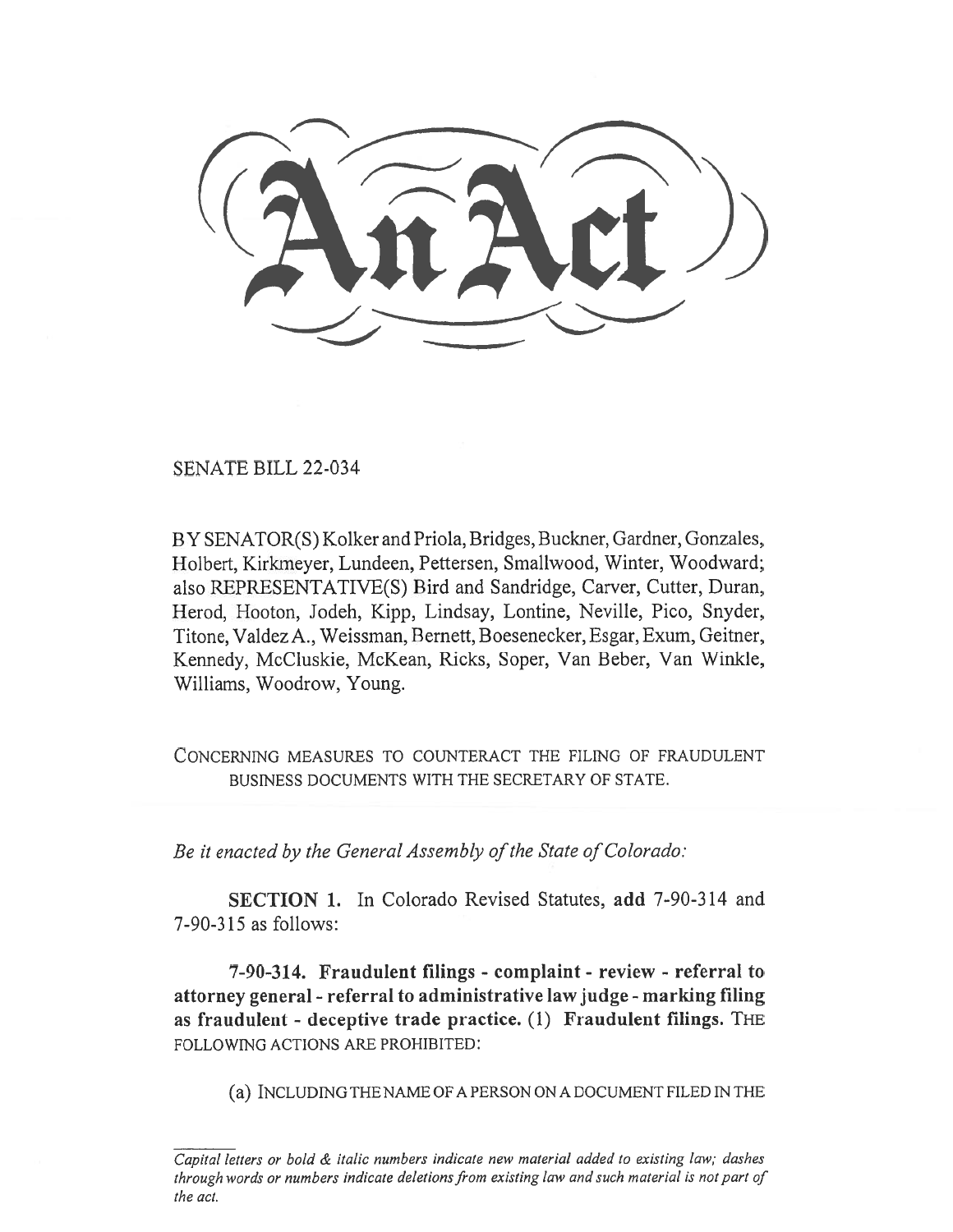SECRETARY OF STATE'S OFFICE UNDER THIS PART 3 WITHOUT THE NAMED PERSON'S WRITTEN CONSENT IF THE PERSON IS INCLUDED IN THE FILING AS:

(I) THE REGISTERED AGENT;

(II) THE INDIVIDUAL CAUSING THE DOCUMENT TO BE DELIVERED TO THE SECRETARY OF STATE'S OFFICE FOR FILING;

(III) THE PERSON INCORPORATING, FORMING, OR ORGANIZING AN ENTITY; OR

(IV) ANY OTHER PERSON REQUIRED UNDER THIS TITLE 7 TO BE IDENTIFIED IN A DOCUMENT FILED IN THE SECRETARY OF STATE'S OFFICE;

(b) INCLUDING AN ADDRESS IN A DOCUMENT FILED IN THE SECRETARY OF STATE'S OFFICE UNDER THIS PART 3 WITHOUT THE CONSENT OF THE OWNER OF OR OCCUPANT OF THE INCLUDED ADDRESS; AND

(c) DELIVERING A DOCUMENT REGARDING AN ENTITY TO THE SECRETARY OF STATE'S OFFICE IF THE INDIVIDUAL WHO MAKES THE DELIVERY LACKS THE NECESSARY WRITTEN CONSENT OR AUTHORITY TO DO SO.

(2) Complaint. A PERSON THAT IS NAMED IN OR OTHERWISE AFFECTED BY THE FILING OF A DOCUMENT UNDER THIS PART 3 MAY SUBMIT A COMPLAINT TO THE SECRETARY OF STATE, ON A FORM PRESCRIBED BY THE SECRETARY OF STATE, ALLEGING THAT THE FILING WAS MADE IN VIOLATION OF SUBSECTION (1) OF THIS SECTION. THE COMPLAINT MUST INCLUDE AT LEAST THE FOLLOWING INFORMATION:

(a) A DESCRIPTION OF THE ALLEGED VIOLATION;

(b) THE NAME; STREET ADDRESS; TELEPHONE NUMBER; E-MAIL ADDRESS, IF AVAILABLE; AND ANY ADDITIONAL CONTACT INFORMATION OF THE PERSON MAKING THE COMPLAINT;

(c) THE NAME; STREET ADDRESS; TELEPHONE NUMBER; E-MAIL ADDRESS, IF AVAILABLE; AND ANY ADDITIONAL CONTACT INFORMATION OF ANY THIRD PARTY AUTHORIZED TO SUBMIT THE COMPLAINT BY AND ON BEHALF OF THE PERSON THAT IS NAMED IN OR AFFECTED BY THE FILING;

## PAGE 2-SENATE BILL 22-034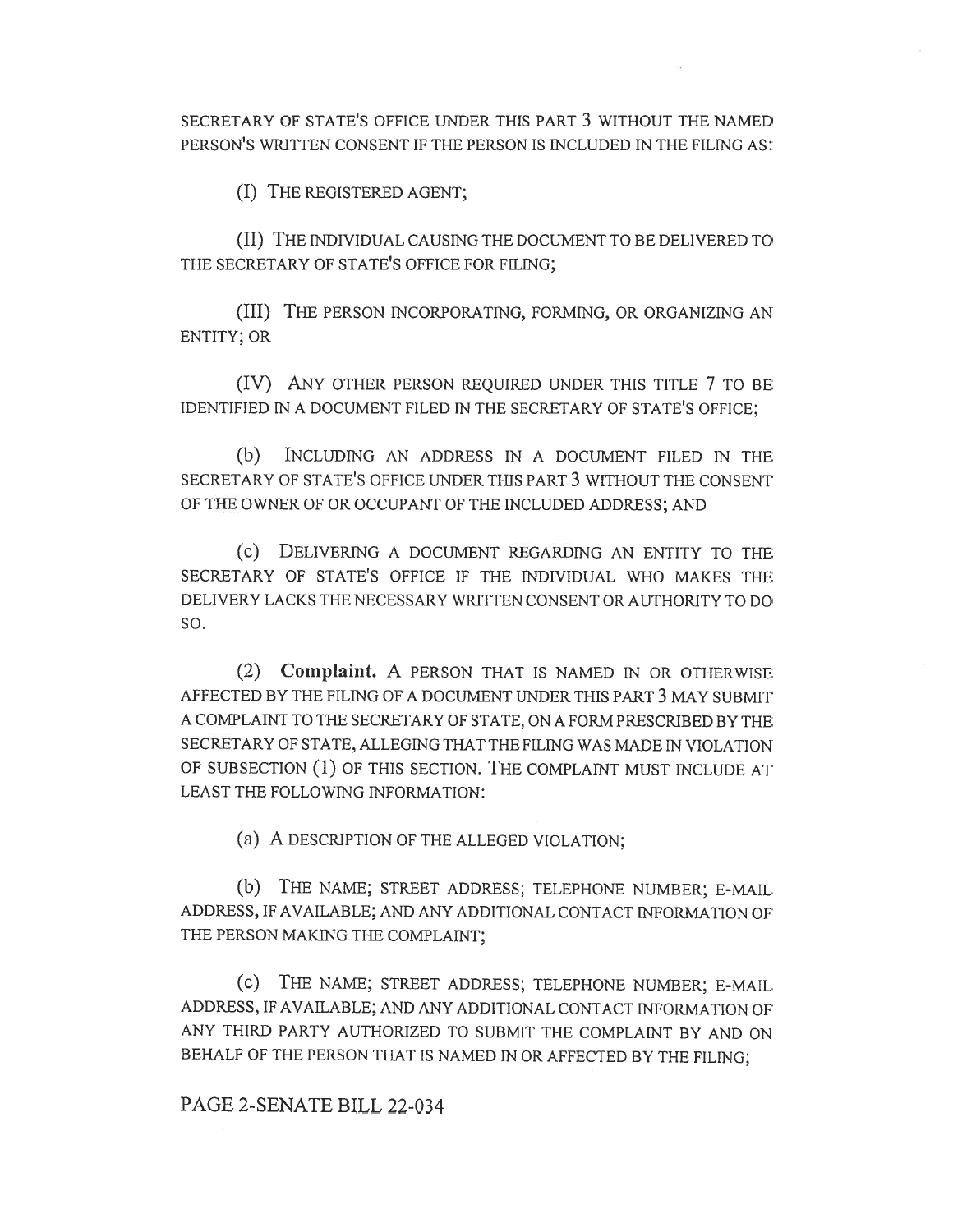(d) THE UNIQUE IDENTIFICATION NUMBER ASSIGNED BY THE SECRETARY OF STATE TO EACH FILED DOCUMENT THAT IS ALLEGED TO HAVE BEEN FILED IN VIOLATION OF SUBSECTION (1) OF THIS SECTION;

(e) THE UNIQUE IDENTIFICATION NUMBER ASSIGNED BY THE SECRETARY OF STATE TO EACH ENTITY ASSOCIATED WITH BOTH THE COMPLAINT AND THE FILING;

(f) INFORMATION, IF KNOWN TO THE PERSON MAKING THE COMPLAINT, IDENTIFYING EACH PERSON INVOLVED IN THE FILING, INCLUDING NAMES, STREET ADDRESSES, TELEPHONE NUMBERS, WEBSITES, AND E-MAIL ADDRESSES;

(g) INFORMATION, IF KNOWN, IDENTIFYING THE NATURE OF ANY BUSINESS OR PERSONAL RELATIONSHIP BETWEEN THE PERSON SUBMITTING THE COMPLAINT AND EACH PERSON INVOLVED IN THE ALLEGED VIOLATION;

(h) A STATEMENT BY THE PERSON SUBMITTING THE COMPLAINT, UNDER PENALTY OF PERJURY PURSUANT TO SECTION 7-90-301.5, THAT THE PERSON BELIEVES IN GOOD FAITH THAT THE FACTS STATED IN THE COMPLAINT ARE TRUE AND THAT THE COMPLAINT COMPLIES WITH THE REQUIREMENTS OF THIS PART 3, THE CONSTITUENT DOCUMENTS, AND THE ORGANIC STATUTES; AND

(i) ANY ADDITIONAL INFORMATION THAT THE PERSON BELIEVES MAY ASSIST IN AN INVESTIGATION OF THE COMPLAINT.

(3) Review - secretary of state. (a) UPON RECEIPT OF A COMPLAINT SUBMITTED PURSUANT TO SUBSECTION (2) OF THIS SECTION, THE SECRETARY OF STATE SHALL REVIEW THE COMPLAINT AND EVALUATE WHETHER THE COMPLAINT INDICATES A VIOLATION OF SUBSECTION (1) OF THIS SECTION AND SATISFIES THE REQUIREMENTS OF SUBSECTION (2) OF THIS SECTION. IF SO, THE SECRETARY OF STATE, USING ELECTRONIC MEANS, SHALL REFER THE COMPLAINT TO THE ATTORNEY GENERAL FOR REVIEW AND INVESTIGATION UNDER THE "COLORADO CONSUMER PROTECTION ACT", ARTICLE 1 OF TITLE 6.

(b) IF THE SECRETARY OF STATE DETERMINES THAT THE INFORMATION PROVIDED IN A COMPLAINT DOES NOT INDICATE A VIOLATION OF SUBSECTION (1) OF THIS SECTION OR DOES NOT SATISFY THE

## PAGE 3-SENATE BILL 22-034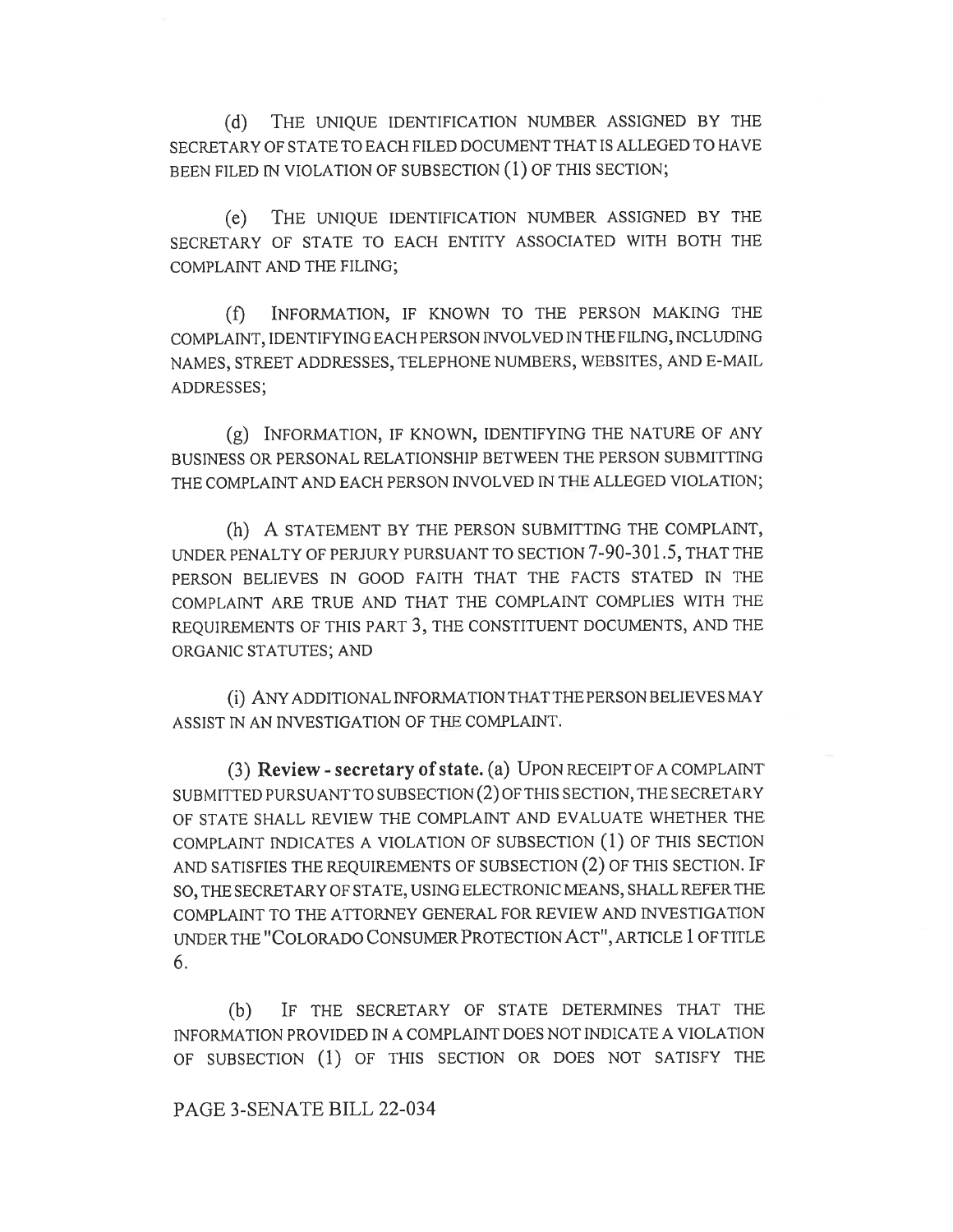REQUIREMENTS OF SUBSECTION (2) OF THIS SECTION, THE SECRETARY OF STATE SHALL NOTIFY THE PERSON THAT SUBMITTED THE COMPLAINT OF THE FACT AND PROVIDE AN EXPLANATION OF ANY DEFICIENCIES IN THE COMPLAINT.

(c) THE SECRETARY OF STATE MAY ASK A PERSON WHO SUBMITS A COMPLAINT TO SUBMIT ADDITIONAL INFORMATION CONCERNING:

(I) THE ALLEGED VIOLATION OF SUBSECTION (1) OF THIS SECTION; OR

(II) THE PERSON'S FAILURE TO SUBMIT THE INFORMATION REQUIRED BY SUBSECTION (2) OF THIS SECTION.

(d) THE SECRETARY OF STATE SHALL NOTIFY THE PERSON WHO SUBMITTED A COMPLAINT OF THE OUTCOME OF THE SECRETARY OF STATE'S REVIEW OF THE COMPLAINT.

(e) IF THE SECRETARY OF STATE REJECTS A COMPLAINT FOR FAILURE TO COMPLY WITH SUBSECTION (1) OR (2) OF THIS SECTION, THE COMPLAINT MAY BE RESUBMITTED.

(4) Review - attorney general - hearing and findings administrative law judge. (a) UPON RECEIPT OF A COMPLAINT REFERRED BY THE SECRETARY OF STATE IN ACCORDANCE WITH SUBSECTION (3)(a) OF THIS SECTION, THE ATTORNEY GENERAL SHALL REVIEW THE COMPLAINT AND DETERMINE WHETHER THE COMPLAINT SHOULD BE INVESTIGATED. IF THE ATTORNEY GENERAL DETERMINES THAT THE COMPLAINT SHOULD BE INVESTIGATED, THE ATTORNEY GENERAL:

(I) SHALL MAIL A WRITTEN NOTICE AND DEMAND TO THE STREET ADDRESS OR MAILING ADDRESS, IF DIFFERENT FROM THE STREET ADDRESS, AS WELL AS TO THE E-MAIL ADDRESS, IF AVAILABLE, OF THE REGISTERED AGENT OF RECORD LISTED IN THE SECRETARY OF STATE'S ONLINE FILING SYSTEM FOR THE ENTITY AT ISSUE, AND, IF A TELEPHONE NUMBER IS AVAILABLE, THE ATTORNEY GENERAL SHALL CONTACT THE REGISTERED AGENT BY TELEPHONE; AND

(II) MAY PROVIDE WRITTEN OR VERBAL NOTICE AND DEMAND TO ANY OTHER POINT OF CONTACT THAT THE ATTORNEY GENERAL DETERMINES THROUGH INVESTIGATION TO BE A MEANS BY WHICH TO REACH THE ENTITY

## PAGE 4-SENATE BILL 22-034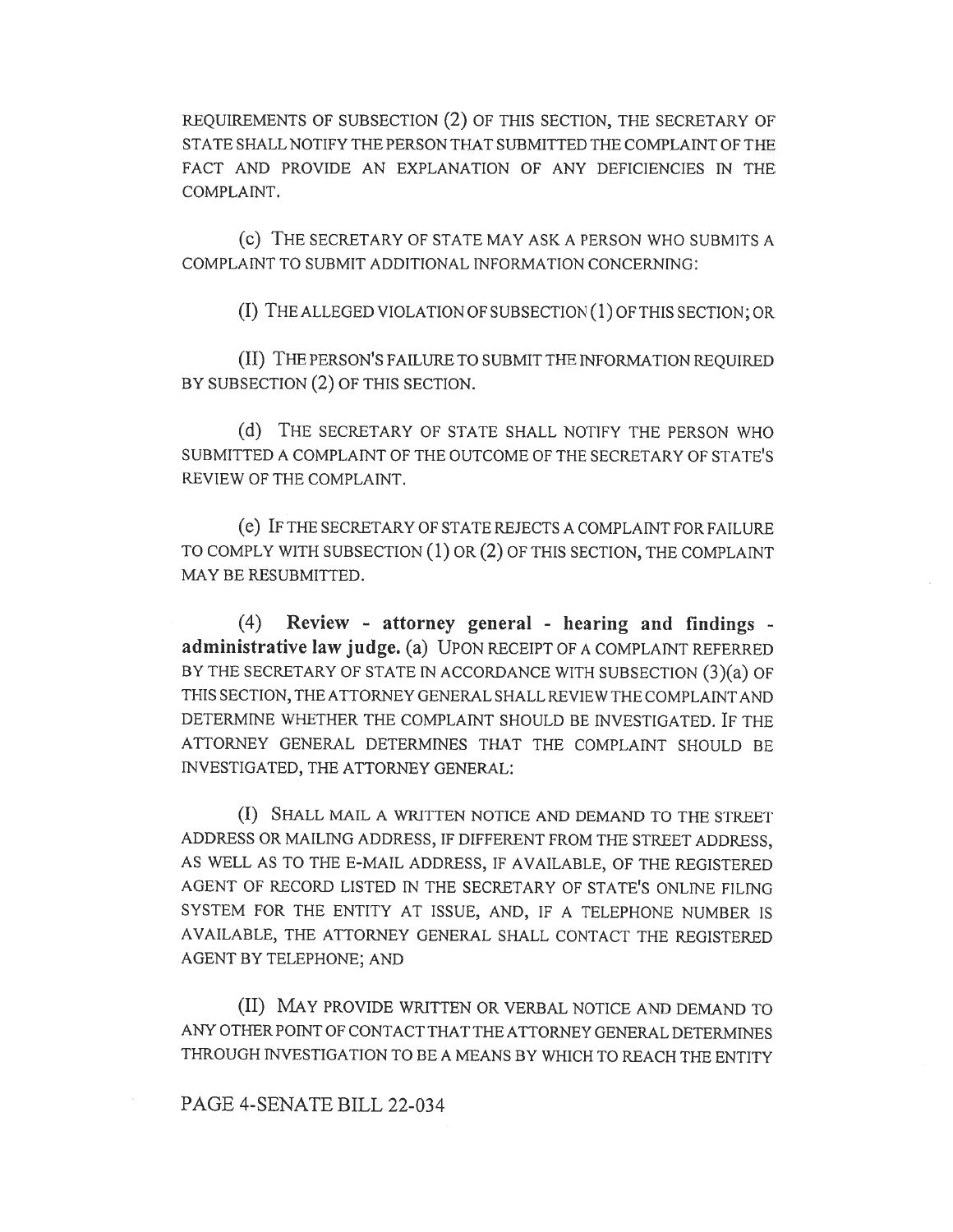AT ISSUE.

(b) THE ATTORNEY GENERAL'S NOTICE AND DEMAND MUST NOTIFY THE ENTITY AT ISSUE OF THE ALLEGATIONS IN THE COMPLAINT AND DEMAND THAT THE ENTITY RESPOND TO THE COMPLAINT BY A DATE CERTAIN, WHICH RESPONSE MUST INCLUDE THE INFORMATION DESCRIBED IN SUBSECTION  $(4)(c)$  OF THIS SECTION.

(c) A PERSON TO WHOM THE ATTORNEY GENERAL SENDS A NOTICE AND DEMAND, OR THE PERSON'S AGENT, SHALL RESPOND TO THE NOTICE AND DEMAND WITHIN TWENTY-ONE DAYS AFTER THE WRITTEN NOTICE AND DEMAND IS MAILED. THE RESPONSE MUST INCLUDE THE FOLLOWING INFORMATION:

(I) THE NAME; STREET ADDRESS; TELEPHONE NUMBER; E-MAIL ADDRESS, IF AVAILABLE; AND ANY ADDITIONAL CONTACT INFORMATION OF THE PERSON RESPONDING TO THE NOTICE AND DEMAND AND, IF THE RESPONDING PERSON IS AN AGENT OF THE PERSON TO WHOM THE NOTICE AND DEMAND IS SENT, ANY SUPPORTING DOCUMENTS, INCLUDING ANY REGISTERED AGENT INFORMATION, THAT ESTABLISH THE AGENT'S AUTHORITY TO ACT ON THE PERSON'S BEHALF;

(II) THE NAME OF THE ENTITY AT ISSUE;

(III) INFORMATION, IF KNOWN, IDENTIFYING EACH PERSON INVOLVED IN THE ALLEGED VIOLATION OF SUBSECTION (1) OF THIS SECTION, INCLUDING NAMES, STREET ADDRESSES, TELEPHONE NUMBERS, WEBSITES, AND E-MAIL ADDRESSES;

(IV) INFORMATION IDENTIFYING THE NATURE OF ANY BUSINESS OR PERSONAL RELATIONSHIP BETWEEN THE PERSON THAT SUBMITTED THE COMPLAINT AND EACH PERSON INVOLVED IN THE ALLEGED VIOLATION OF SUBSECTION (1) OF THIS SECTION; EXCEPT THAT THIS SUBSECTION  $(4)(c)(IV)$ DOES NOT REQUIRE THE DISCLOSURE OF PRIVILEGED INFORMATION;

(V) A STATEMENT BY THE ENTITY AT ISSUE RESPONDING TO THE NOTICE AND DEMAND THAT AFFIRMS OR DENIES HAVING KNOWLEDGE OF OR INFORMATION ABOUT THE ALLEGED VIOLATION OF SUBSECTION (1) OF THIS SECTION;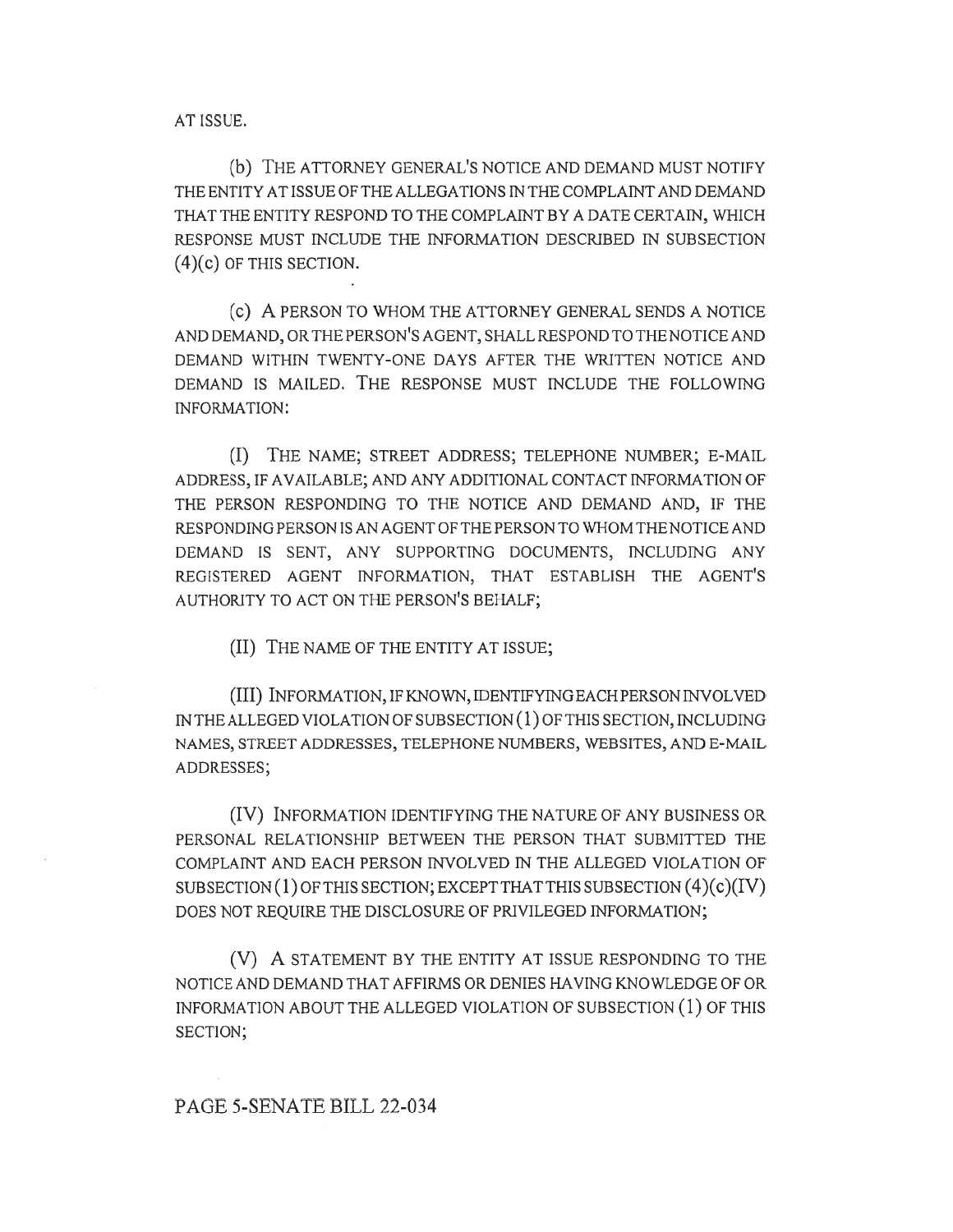(VI) MATERIAL EVIDENCE OF WRITTEN CONSENT TO USE THE NAME OR ADDRESS IN THE FILING AT ISSUE;

(VII) A STATEMENT BY THE PERSON RESPONDING TO THE NOTICE AND DEMAND, UNDER PENALTY OF PERJURY PURSUANT TO SECTION 7-90-301.5, THAT THE PERSON BELIEVES IN GOOD FAITH THAT THE FACTS STATED IN THE RESPONSE ARE TRUE AND THAT THE RESPONSE COMPLIES WITH THE REQUIREMENTS OF THIS PART 3, THE CONSTITUENT DOCUMENTS, AND THE ORGANIC STATUTES; AND

(VIII) ANY ADDITIONAL INFORMATION THAT THE PERSON RESPONDING TO THE NOTICE AND DEMAND BELIEVES MAY BE USEFUL IN AN INVESTIGATION OF THE COMPLAINT.

(d) ALL INFORMATION RECEIVED BY THE ATTORNEY GENERAL UNDER THIS SECTION IS GOVERNED BY SECTION 6-1-111 (2).

(e) IF, WITHIN TWENTY-ONE DAYS AFTER MAILING A NOTICE AND DEMAND, THE ATTORNEY GENERAL DOES NOT RECEIVE A RESPONSE IN WRITING OR OTHERWISE, THE ATTORNEY GENERAL SHALL SEND A SECOND NOTICE AND DEMAND, CONSISTENT WITH THE REQUIREMENTS OF THIS SUBSECTION (4), AND ALLOW TWENTY-ONE DAYS FOR A RESPONSE, WHICH MUST COMPLY WITH SUBSECTION (4)(c) OF THIS SECTION.

(f) IF THE ATTORNEY GENERAL DOES NOT RECEIVE A RESPONSE WITHIN TWENTY-ONE DAYS AFTER MAILING A SECOND NOTICE AND DEMAND AS DESCRIBED IN SUBSECTION (4)(e) OF THIS SECTION, EACH ALLEGATION IN THE NOTICE AND DEMAND IS DEEMED CONCEDED BY THE PERSON THAT DID NOT RESPOND, AND THE ATTORNEY GENERAL MAY CERTIFY THAT FACT TO THE SECRETARY OF STATE. UPON RECEIVING THE CERTIFICATION, THE SECRETARY OF STATE SHALL TAKE THE APPROPRIATE REMEDIAL ACTION UNDER SUBSECTIONS  $(4)(g)(V)$  AND  $(4)(g)(VI)$  OF THIS SECTION BASED ON THE FACTS CONCEDED TO IN THE NOTICE AND DEMAND.

(g) (I) A REQUEST IS TIMELY IF RECEIPT OF A RESPONSE AND A REQUEST FORA HEARING ON ANY ISSUE RAISED BY THE NOTICE AND DEMAND IS MADE WITHIN TWENTY-ONE DAYS AFTER THE NOTICE AND DEMAND IS MAILED. IF A PERSON TIMELY REQUESTS A HEARING, THE ATTORNEY GENERAL MAY REFER THE COMPLAINT TO AN ADMINISTRATIVE LAW JUDGE.

## PAGE 6-SENATE BILL 22-034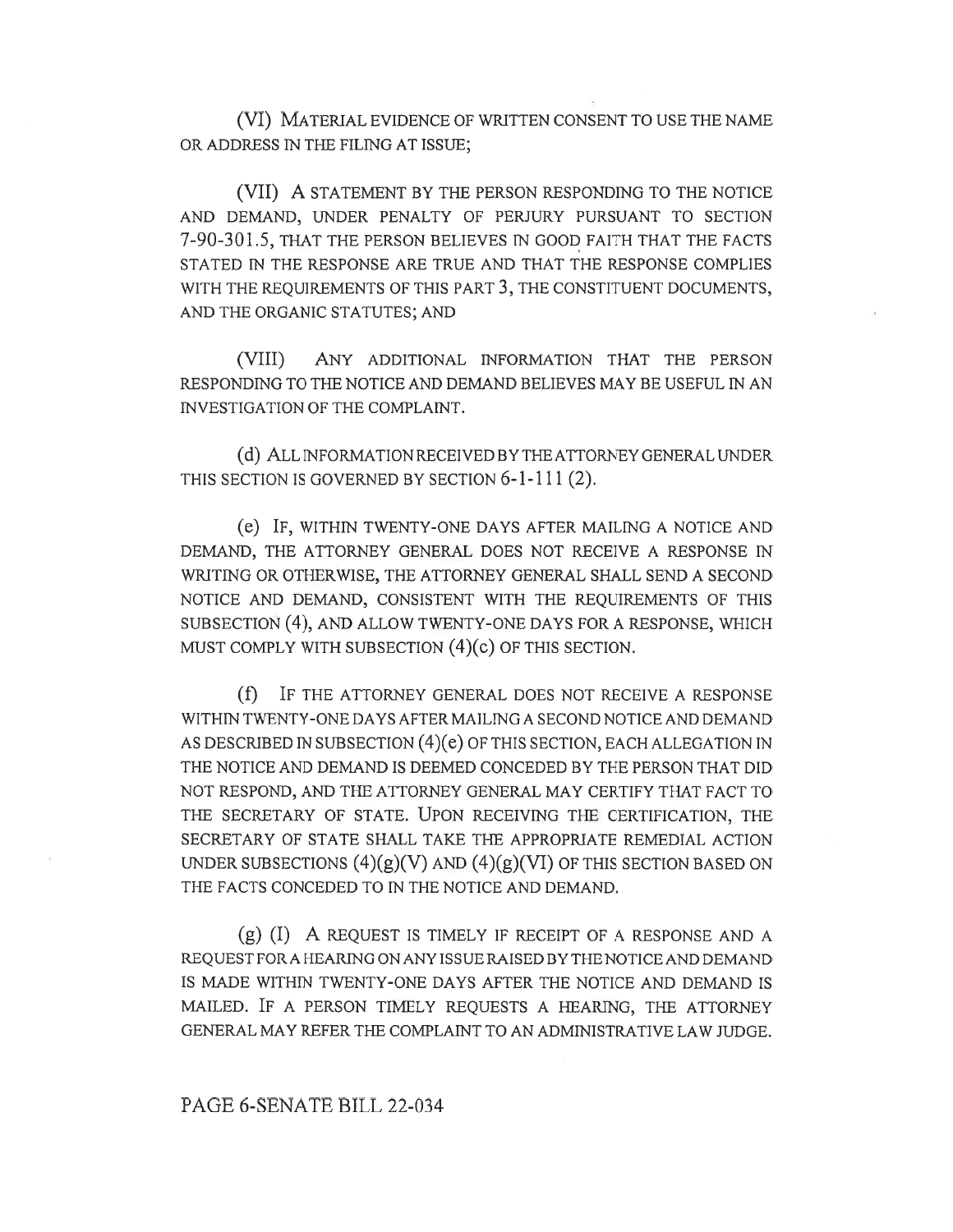(II) IF THE ATTORNEY GENERAL REFERS THE COMPLAINT TO AN ADMINISTRATIVE LAW JUDGE, THE ATTORNEY GENERAL SHALL PROSECUTE THE MATTER BEFORE THE ADMINISTRATIVE LAW JUDGE. IF THE ATTORNEY GENERAL DOES NOT REFER THE COMPLAINT TO AN ADMINISTRATIVE LAW JUDGE WITHIN ONE HUNDRED EIGHTY DAYS AFTER THE ATTORNEY GENERAL RECEIVES THE RESPONSE TO THE NOTICE AND DEMAND, THE ATTORNEY GENERAL IS DEEMED TO HAVE DETERMINED TO NOT PROCEED WITH PROSECUTING THE COMPLAINT.

(III) THE ADMINISTRATIVE LAW JUDGE SHALL HOLD A HEARING WITHIN SIXTY DAYS AFTER THE ATTORNEY GENERAL REFERS A COMPLAINT AND SHALL RENDER A DECISION WITHIN FIFTEEN DAYS AFTER THE HEARING. THE ADMINISTRATIVE LAW JUDGE MAY GRANT THE ATTORNEY GENERAL OR THE PERSON REQUESTING A HEARING AN EXTENSION OF UP TO THIRTY DAYS UPON A MOTION. THE ADMINISTRATIVE LAW JUDGE MAY GRANT THE ATTORNEY GENERAL OR THE PERSON REQUESTING A HEARING AN EXTENSION OF LONGER THAN THIRTY DAYS UPON A SHOWING OF GOOD CAUSE.

(IV) IF THE ADMINISTRATIVE LAW JUDGE FINDS THAT SUBSECTION (1) OF THIS SECTION HAS BEEN VIOLATED, THE ADMINISTRATIVE LAW JUDGE SHALL MAKE AN ADDITIONAL FINDING AS TO WHETHER:

(A) AN ENTITY WAS CREATED WITHOUT AUTHORIZATION OR FOR FRAUDULENT PURPOSES; OR

(B) AN UNAUTHORIZED FILING WAS MADE.

(V) IF THE ADMINISTRATIVE LAW JUDGE FINDS THAT, OR IF A CONCEDED NOTICE AND DEMAND SETS FORTH THAT, AN ENTITY WAS CREATED WITHOUT AUTHORIZATION OR FOR FRAUDULENT PURPOSES, THE ATTORNEY GENERAL SHALL NOTIFY THE SECRETARY OF STATE, WHO SHALL:

(A) MARK THE BUSINESS RECORD WITH A NOTICE THAT THE ENTITY IS UNAUTHORIZED OR FRAUDULENT;

(B) REDACT EACH ADDRESS AND NAME THAT WAS USED WITHOUT AUTHORIZATION FROM THE ENTITY'S FILING AND FROM ANY OTHER RELEVANT FILINGS; AND

(C) DISABLE ADDITIONAL FILING FUNCTIONALITY ON THE ENTITY'S

PAGE 7-SENATE BILL 22-034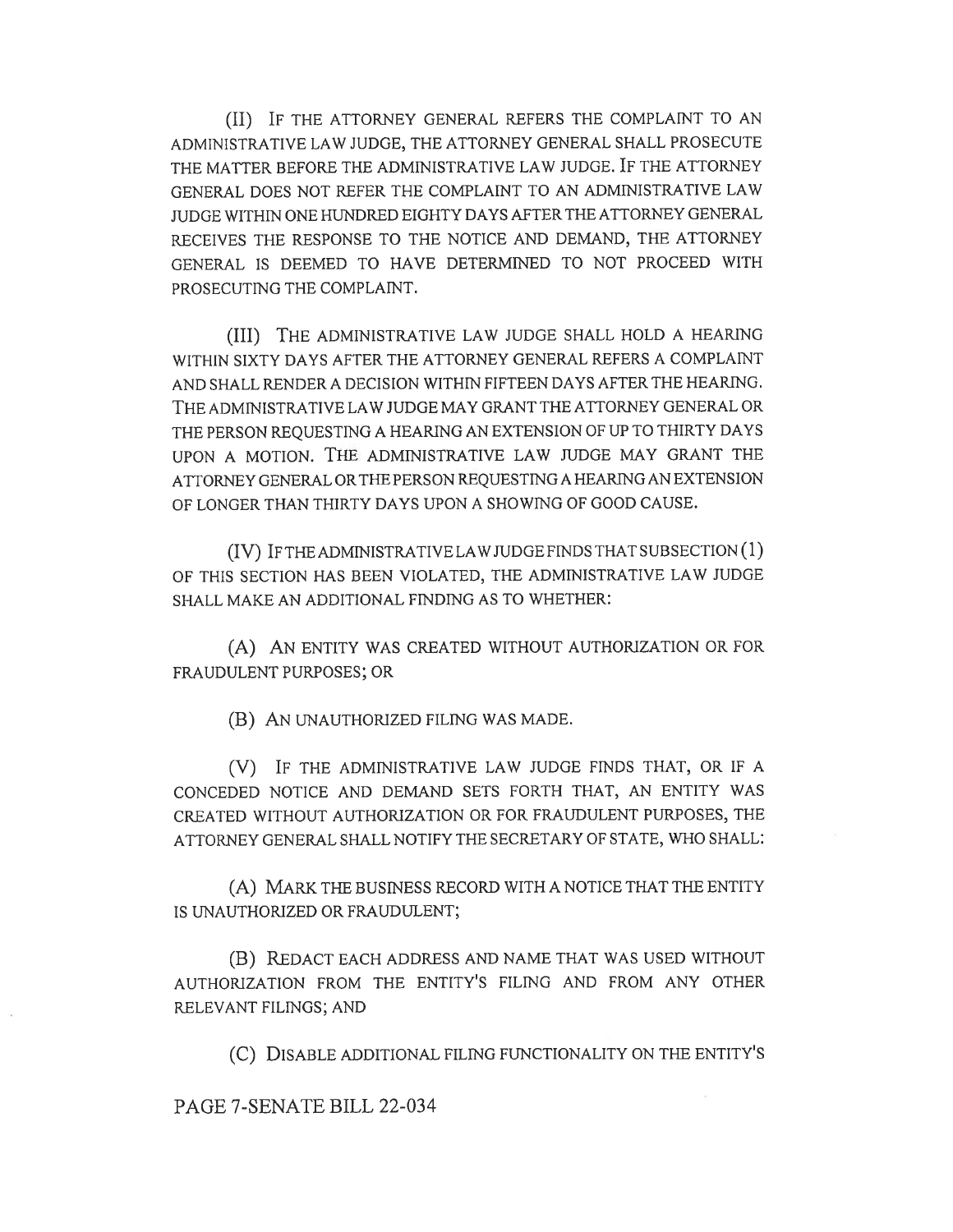RECORDS.

(VI) IF THE ADMINISTRATIVE LAW JUDGE FINDS THAT, OR IF A CONCEDED NOTICE AND DEMAND SETS FORTH THAT, AN UNAUTHORIZED FILING WAS MADE FOR A LEGITIMATE ENTITY, THE ATTORNEY GENERAL SHALL NOTIFY THE SECRETARY OF STATE, WHO SHALL:

(A) MARK EACH UNAUTHORIZED FILING FOR THE ENTITY TO NOTIFY THE PUBLIC THAT THE FILING IS UNAUTHORIZED;

(B) REDACT EACH ADDRESS AND NAME THAT WAS USED WITHOUT AUTHORIZATION FROM THE ENTITY'S FILING AND FROM THE RELEVANT FILINGS; AND

(C) MARK THE BUSINESS RECORD TO NOTIFY THE PUBLIC THAT THE ENTITY HAS BEEN THE VICTIM OF FRAUDULENT OR UNAUTHORIZED ACTS.

(VII) THE DECISION OF THE ADMINISTRATIVE LAW JUDGE IS FINAL AND SUBJECT TO REVIEW BY THE COURT OF APPEALS UNDER SECTION 24-4-106 (11). THE SECRETARY OF STATE AND THE ADMINISTRATIVE LAW JUDGE ARE NOT NECESSARY PARTIES TO THE REVIEW.

(h) THE ATTORNEY GENERAL SHALL COMMUNICATE THE FINDING MADE BY THE ADMINISTRATIVE LAW JUDGE IN ACCORDANCE WITH SUBSECTION  $(4)(g)(IV)$  OF THIS SECTION TO:

(I) THE PERSON WHO SUBMITTED THE COMPLAINT, USING THE E-MAIL ADDRESS PROVIDED ON THE COMPLAINT FORM OR, IF AN E-MAIL ADDRESS WAS NOT PROVIDED, USING THE MAILING ADDRESS PROVIDED ON THE COMPLAINT FORM; AND

(II) EACH ENTITY AT ISSUE, USING REGISTERED MAIL ADDRESSED TO THE STREET ADDRESS OR MAILING ADDRESS, IF DIFFERENT, OF THE REGISTERED AGENT OF RECORD FOR THE ENTITY LISTED IN THE SECRETARY OF STATE'S ONLINE FILING SYSTEM AND TO THE E-MAIL ADDRESS LISTED, IF PROVIDED; AND

(III) THE SECRETARY OF STATE.

(5) A VIOLATION OF SUBSECTION (1) OF THIS SECTION IS A DECEPTIVE

PAGE 8-SENATE BILL 22-034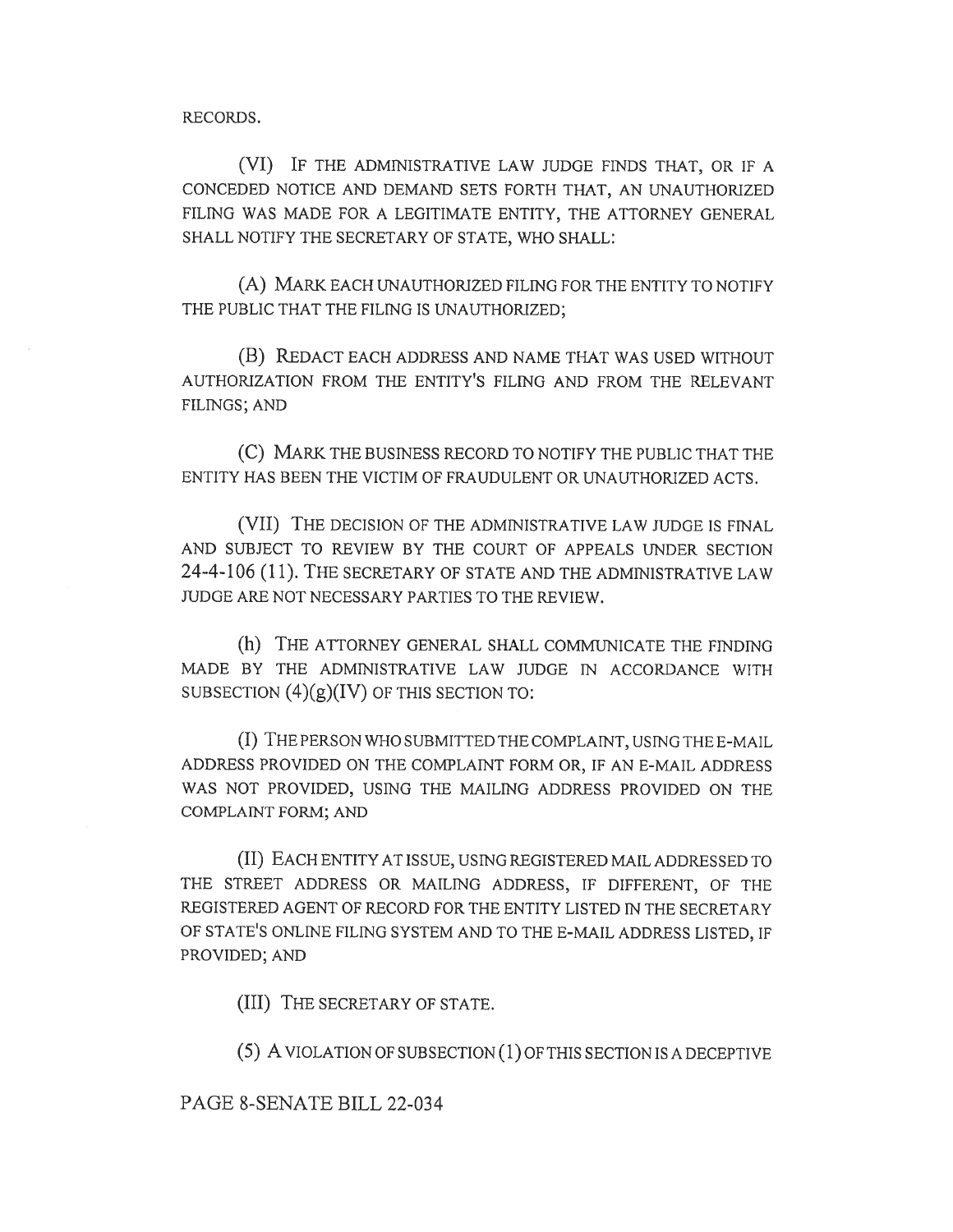TRADE PRACTICE UNDER SECTION 6-1-105 (1)(ppp) AND IS SUBJECT TO ENFORCEMENT BY THE DEPARTMENT OF LAW IN ADDITION TO THE ENFORCEMENT DESCRIBED IN THIS SECTION. A DETERMINATION BY THE ADMINISTRATIVE LAW JUDGE AS PROVIDED BY SUBSECTION  $(4)(g)(IV)$  OF THIS SECTION OR A FAILURE TO TIMELY RESPOND TO A NOTICE AND DEMAND AS PROVIDED BY SUBSECTION (4)(f) OF THIS SECTION CONSTITUTES A PRIMA FACIE SHOWING THAT SUBSECTION (1) OF THIS SECTION WAS VIOLATED.

7-90-315. Working group - report - repeal. (1) THE WORKING GROUP TO STUDY MEASURES TO COUNTERACT FRAUDULENT FILINGS IN THE ONLINE BUSINESS FILING SYSTEM, REFERRED TO IN THIS SECTION AS THE "WORKING GROUP", IS HEREBY CREATED TO STUDY POTENTIAL MEASURES TO COUNTERACT AND PREVENT FRAUDULENT FILINGS IN THE ONLINE BUSINESS FILING SYSTEM. THE SECRETARY OF STATE'S DESIGNEE SHALL CONVENE THE WORKING GROUP BY SEPTEMBER 15, 2022.

(2) (a) THE WORKING GROUP CONSISTS OF:

(I) THE SECRETARY OF STATE'S DESIGNEE;

(II) TWO REPRESENTATIVES OF THE SECRETARY OF STATE'S OFFICE WITH FAMILIARITY WITH THE ONLINE BUSINESS FILING SYSTEM, APPOINTED BY THE SECRETARY OF STATE;

(III) A REPRESENTATIVE FROM THE ATTORNEY GENERAL'S OFFICE, APPOINTED BY THE ATTORNEY GENERAL;

(IV) A REPRESENTATIVE FROM THE COLORADO BUREAU OF INVESTIGATION, APPOINTED BY THE EXECUTIVE DIRECTOR OF THE DEPARTMENT OF PUBLIC SAFETY;

(V) A REPRESENTATIVE OF THE DEPARTMENT OF HOMELAND SECURITY, APPOINTED BY THE SPEAKER OF THE COLORADO HOUSE OF REPRESENTATIVES;

(VI) Two REPRESENTATIVES FROM STATE OR LOCAL BUSINESS ASSOCIATIONS OR CHAMBERS OF COMMERCE, APPOINTED BY THE PRESIDENT OF THE COLORADO SENATE;

(VII) A REPRESENTATIVE OF AN ECONOMIC DEVELOPMENT

PAGE 9-SENATE BILL 22-034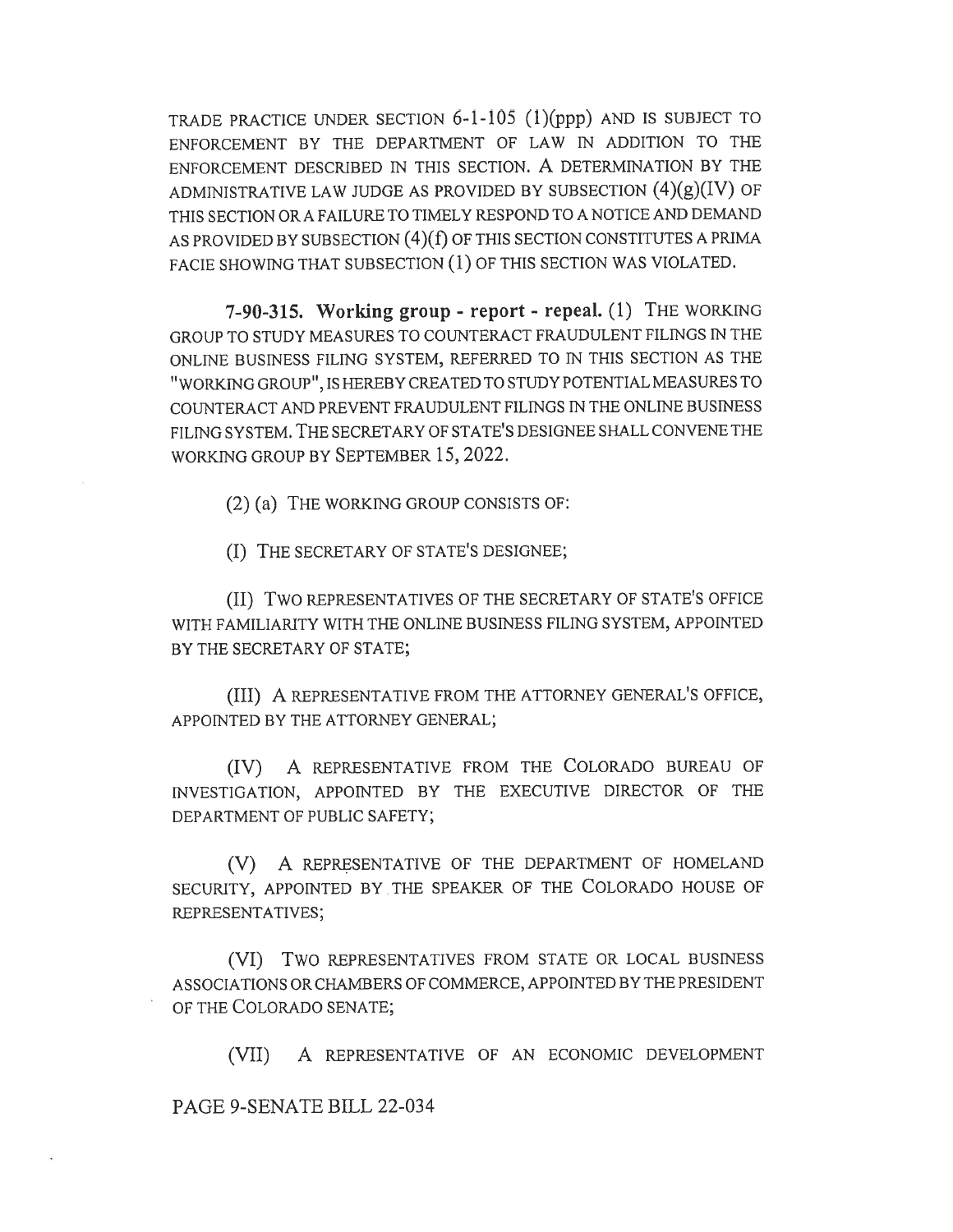ORGANIZATION, APPOINTED BY THE SPEAKER OF THE COLORADO HOUSE OF REPRESENTATIVES;

(VIII) A REPRESENTATIVE OF THE COLORADO BAR ASSOCIATION WITH EXPERTISE IN BUSINESS LAW, APPOINTED BY THE COLORADO BAR ASSOCIATION; AND

(IX) A MEMBER OF THE PUBLIC WHO IS A BUSINESS OWNER, PREFERABLY WHO HAS BEEN THE VICTIM OF A FRAUDULENT BUSINESS FILING, APPOINTED BY THE SECRETARY OF STATE.

(b) THE SECRETARY OF STATE'S DESIGNEE MAY ALSO INVITE ADDITIONAL REPRESENTATIVES TO ATTEND WORKING GROUP MEETINGS AND PARTICIPATE AS NONVOTING MEMBERS.

(3) THE WORKING GROUP SHALL SUBMIT A REPORT TO THE GENERAL ASSEMBLY BY JANUARY 31, 2023, CONTAINING POTENTIAL LEGISLATIVE PROVISIONS TO COUNTERACT AND PREVENT FRAUDULENT FILINGS, AS WELL AS THE COSTS AND BENEFITS ASSOCIATED WITH EACH POTENTIAL LEGISLATIVE PROVISION. THE REPORT MAY INCLUDE SPECIFIC RECOMMENDATIONS TO THE GENERAL ASSEMBLY.

(4) EXCEPT FOR COMPENSATION DRAWN AS A PART OF NORMAL EMPLOYMENT, MEMBERS OF THE WORKING GROUP DO NOT RECEIVE COMPENSATION FOR PARTICIPATION IN THE WORKING GROUP.

(5) THIS SECTION IS REPEALED, EFFECTIVE JULY 1, 2023.

SECTION 2. In Colorado Revised Statutes, 6-1-105, add (1)(ppp) as follows:

6-1-105. Unfair or deceptive trade practices. (1) A person engages in a deceptive trade practice when, in the course of the person's business, vocation, or occupation, the person:

(ppp) VIOLATES SECTION 7-90-314 (1).

SECTION 3. Act subject to petition - effective date applicability. (1) This act takes effect February 1, 2023; except that, if a referendum petition is filed pursuant to section 1 (3) of article V of the state

PAGE 10-SENATE BILL 22-034